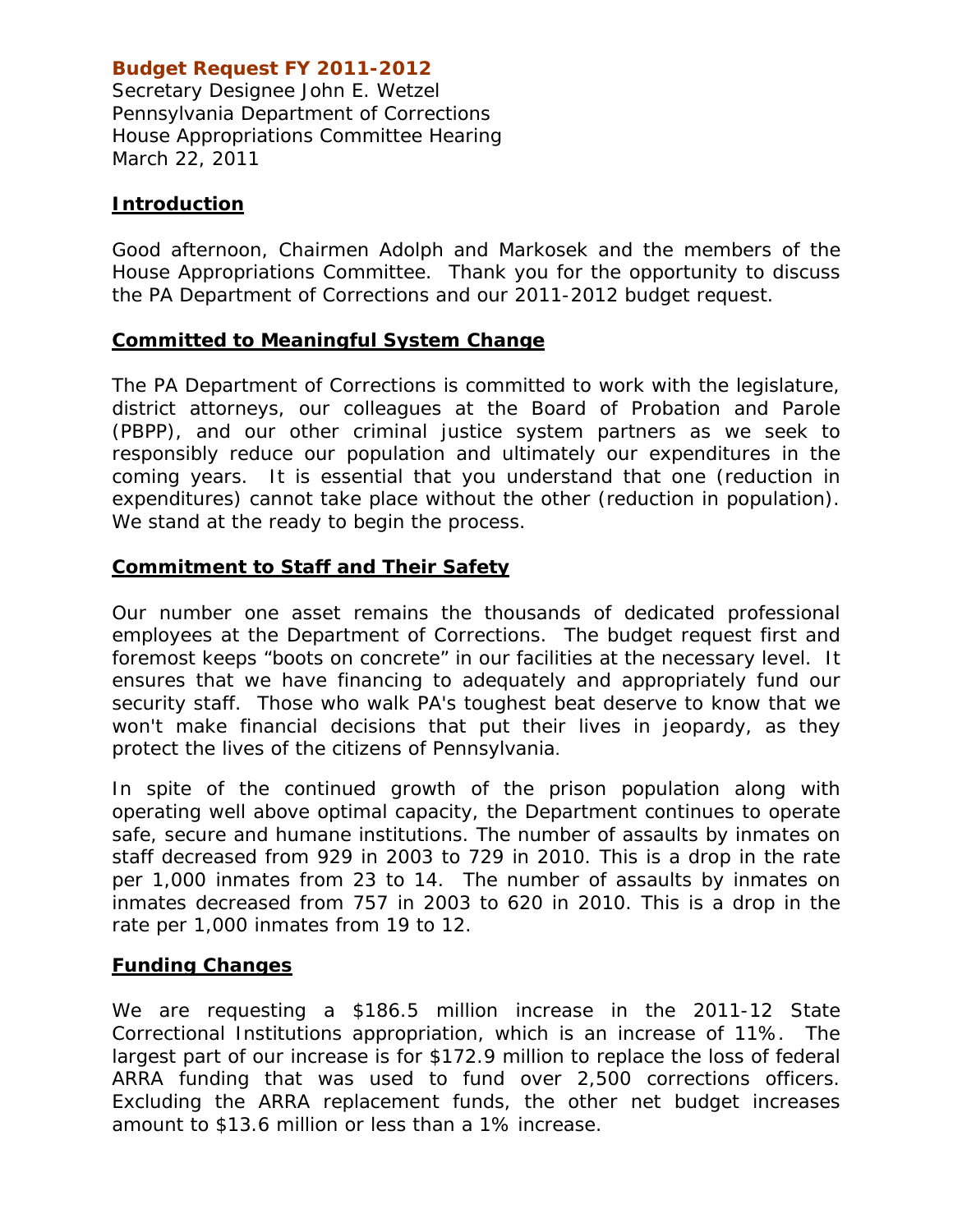This budget request is for a \$51.8 million increase in personnel costs to maintain current staffing, provide for the annualization of 2010-11 pay increases, cover increased retirement costs and fill vacant positions to staff new housing units. No salary increases are included in our request.

This request includes the return of Pennsylvania inmates being housed in other states that will result in an operational savings of \$29.5 million. The Department will open additional capacity at a cost of \$4.4 million. This budget also calls for an increase of \$4.6 million for rising utility costs, \$4.6 million for medical contract increases and \$6.5 million for information technology (IT) costs. The IT infrastructure is woefully inadequate at both DOC and PBPP; this year represents the first step in addressing this shortcoming. The IT costs include additional funds to upgrade servers for the PBPP for critical operations (\$1 million), upgrade all desktops to Windows 7 and Microsoft 2010 since maintenance will no longer be available on existing systems (\$4.1 million) and provide funds for the ongoing IOCMS that will restructure major applications for the Department and PBPP (\$1.4 million).

A savings of \$32.2 million is achieved by eliminating the current year monies held in budgetary reserve.

#### **Managerial Pay Compression Threatens the Future of the DOC**

The salary compression between managers and their subordinates has become one of the most pressing issues facing the Department. For instance, at the top end of their respective pay scales, a correctional lieutenant's pay is .03% higher than a sergeants. Such a discrepancy is not sustainable if we hope to properly manage our facilities into the future. Stated another way, this compression, which has gradually worsened over the past 8 years is resulting in good managers purposely taking a demotion to make more money and countless other very qualified candidates eschewing the prospect of promoting because they can't financially afford to do so. We know the Commonwealth can ill afford to address the issue this year; however we do intend to work with the commissioned officers and other managers to develop a plan to permanently fix this discrepancy and to phase in a financial remedy. At the same time, every effort will be made to reduce spending in other areas to make the solution budget neutral. One final thought, while compression is a significant challenge today, left unresolved, there will be serious implications in the coming years - the people who aren't promoting today, should be the people who are running our facilities for the next generation. A correctional system of this size that is not led by its best and brightest staff members is a recipe for disaster, literally.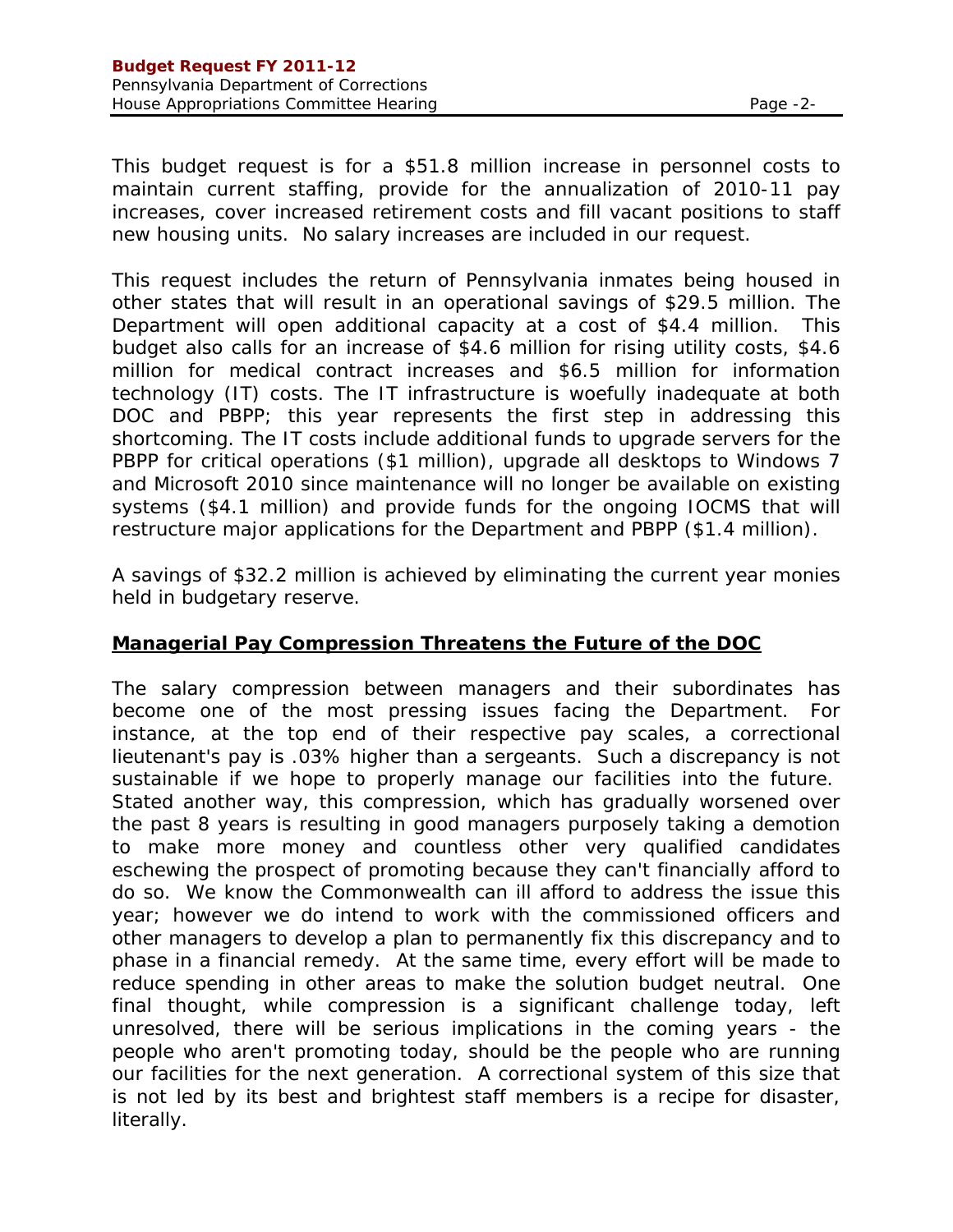# **Inmate Population and Capacity Expansion**

The most public challenge facing the Department is the continued growth in the inmate population. The parole moratorium in effect near the end of 2008, followed by several months of a deflated parole rate (reaching a low of 38% in February 2009 in contrast to 58% rate prior to the moratorium) seriously impacted the Department's ability to bring on housing capacity to keep pace with the exponential and non-anticipated rate of growth. During the period from October 2008 through October 2009, the inmate population increased by 3,392 offenders or 2,387 more than expected, thus, forcing us to house 2,100 offenders out-of-state and 600 in county beds.

The inmate population remained stable through calendar year 2010. On December 31, 2009, the population was 51,487; and on December 31, 2010 it was 51,321. The Operational Bed Capacity at the end of last year was 46,637 (includes bed space in other jurisdictions), leaving us operating at 10% over capacity. The goal of the Department is to operate the Pennsylvania correctional system at our operational capacity, which represents the optimal number of inmates that each facility can house based on housing, availability of inmate employment or programming, support services and facility infrastructure.

Current prison population projections call for a "lull" in growth much of next year, but we expect a significant impact when the change in place of confinement for inmates serving a maximum sentence of 2 to 5 years becomes effective November 2011. These inmates will presumptively be sent to state prison, unlike the current law that allows for the sentencing judge an option to keep the offender in the county jail. We expect up to 2,300 more offenders per year beginning in 2012 as a result of this change.

With the help of the state legislature, our agency has implemented several initiatives that will enhance public safety and save precious taxpayer dollars. The State Intermediate Punishment program that began in May 2005 continues to be a solid investment. Since inception through the end of 2010, approximately 1,000 offenders have graduated from the SIP program. SIP graduates do as well as a matched group of offenders in terms of successful reintegration with the Commonwealth saving about \$34,000 per SIP graduate. Significant and multi-pronged strategies have been and continue to be used to increase the number of eligible offenders sentenced to SIP and these efforts are bearing fruit, not the least of which is the Judges SIP Checklist. Another legislative reform is the Recidivism Risk Reduction Incentive (RRRI), which was created in 2008. This legislation provides for eligible non-violent offenders to receive a reduction of their minimum sentence by completing all recommended treatment and education programs and maintaining positive institutional adjustment. More than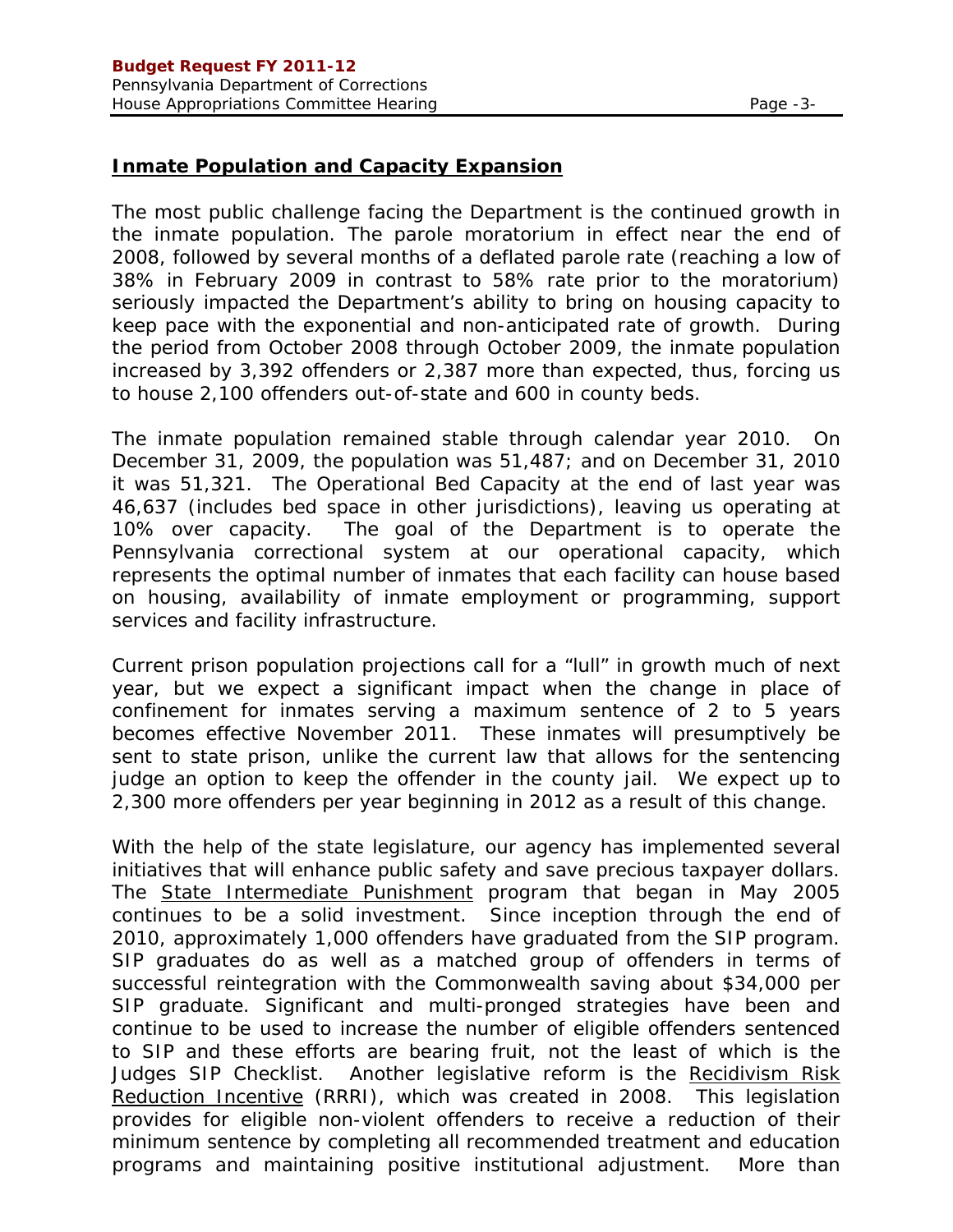1,000 inmates with RRRI sentences have been certified and released from the DOC between inception and the end of 2010. These offenders served significantly less time in prison than they would have absent the RRRI program with a resulting savings to the Commonwealth of almost \$10,000 for each certified RRRI offender released.

The Department and PBPP are working together on parole centers. Act 95 of 2010 provided for **t**echnical **p**arole **v**iolators (**TPVs**) to be diverted to parole centers, which are secure community corrections centers. PBPP estimated 1,000 technical parole violators per year would be diverted into these programs of up to four months that would reduce incarceration time by over one year. TPVs spend an average of 14 to 16 months in an institution. These centers are in operation and the diversion rates to date would yield an annual diversion of approximately 850 violators.

These programs contribute to the planned reduction of the inmate population to 49,787 in December 2011.

With all that being said, the Department stands committed to work with all stakeholders in identifying legislation to responsibly reduce our population, while working along side the Board in increasing operational efficiencies to achieve the same.

## **Addressing Growth Beyond 2011: Planned Construction of New Prisons**

Planning for the expected longer-term growth in our prison population, the Department is adding 1,200 beds in modular housing units that will be completed in the next six months. They will be located at Rockview (2 units), Cambridge Springs, Mahanoy, Greensburg, Laurel Highlands, Houtzdale and Pine Grove. The four units at Rockview, Houtzdale and Pine Grove will be needed to handle the facility population increase in 2011-12 and the other four units will likely be delayed until 2012-13.

Four housing units are being constructed with capital bond funds and will be completed in 2011-12. These units will provide 818 beds. They are located at Coal Township (230), Pine Grove (230), Cambridge Springs (230) and Forest (128). We expect to open all units when available except for the SCI Forest unit that is currently scheduled to open in 2012-13. A portion of Cambridge Springs will be temporarily closed when the new housing unit opens as it is more efficient to staff the new unit. The closed housing will reopen when additional capacity is required for female offenders.

We have also begun construction of a \$200 million, 2,000 bed prison located in Centre County, which is named "SCI-Benner Township". This project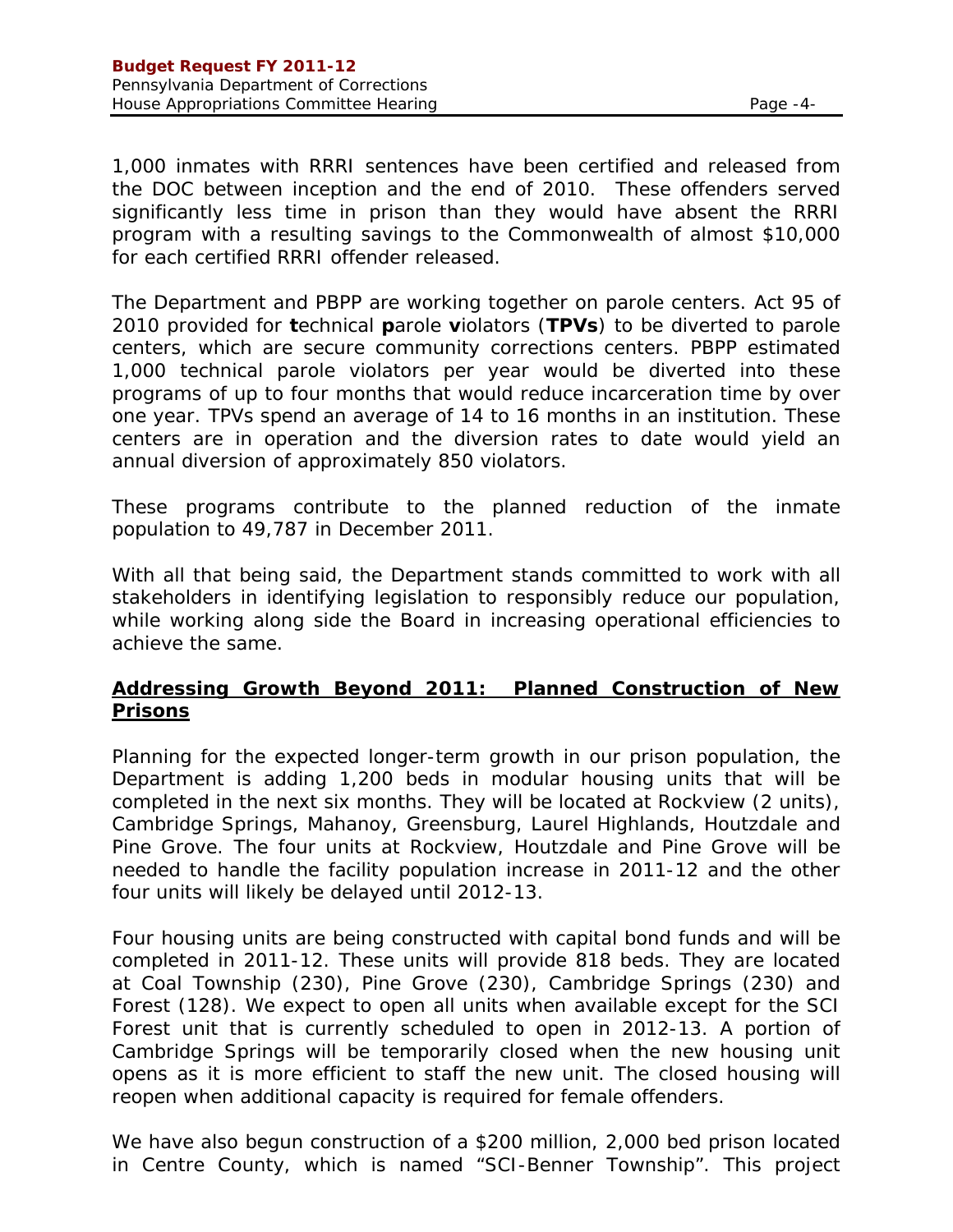experienced a 12-month delay due to court challenges in regards to the bidding process. The project was re-bid in April 2010 and the design-build contract was awarded on July 20, 2010. We plan to open the new facility in December 2012. Aligned with our ongoing efforts to minimize cost to taxpayers, SCI-Benner Township is located on the existing grounds of SCI-Rockview, which will allow the two facilities to share warehousing and administrative functions.

We expect to begin construction of the two previously approved replacement institutions for SCI Graterford in Montgomery County this year. As with SCI-Benner Township, this project was delayed due to legal challenges to the design-build concept employed during the bidding process. We received a favorable court opinion and the project was re-bid in October 2010. We are waiting on final execution of the design-build contract and anticipate completion of the \$400 million facility in July 2014. SCI Graterford, which was built in the late 1920s, will be deactivated due to the high costs and related operational challenges associated with maintaining an older institution. The facility is difficult to manage, very staff intensive and would require more than \$60 million in capital to maintain operations over the next decade. Therefore, it remains our intention to replace the current 3,000 bed facility at SCI-Graterford with a 2,000 bed medium security prison and a 2,100 bed maximum security prison for a net capacity gain of 1,100 beds. The new institutions will utilize a single continuous perimeter fence and common centralized services buildings, which will allow for shared use of some medical, dietary, and administrative programs. The new institutions are expected to operate with only a small increase in staff complement and will effectively pay for themselves with a 20 year return on investment due to operational savings associated with running a newer, more efficient prison.

The project to build a new institution in Fayette County, formerly named SCI-German Township, has been cancelled. This resulted from a thorough evaluation of the needs and benefits of this project that included factoring in the existing capacity, the expansion discussed above, and the commitment to actively seek to reduce population by all involved in the criminal justice system. This decision allowed us to realize a savings of almost \$200 million in capital budget funding, and an additional \$50 million per year in operating expenses.

#### **Cost Saving Initiatives**

The Department of Corrections recognizes how critical the current fiscal climate is within the Commonwealth of Pennsylvania and continues to work towards looking at cost saving initiatives to alleviate the overall budget at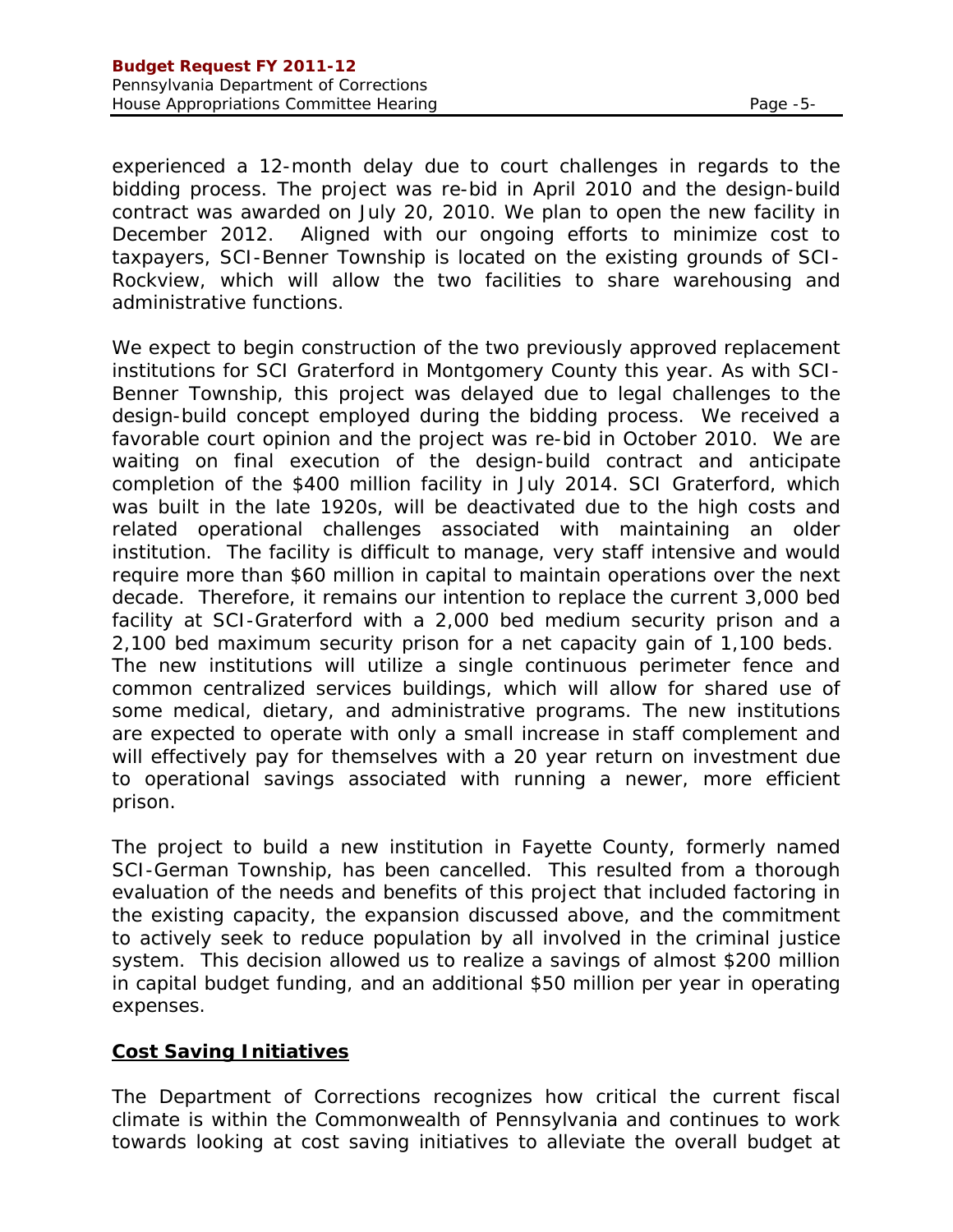both the institution and Central Office levels. The following initiatives represent cost savings which has resulted in reducing the budget:

 **Evidence-Based Programming to Reduce Crime** - Sixty-five percent of the inmates within the correctional system have been identified as having a dependency on drugs and/or and alcohol. As drug addiction is a factor related to criminality, the Department provides treatment in this area at levels clinically appropriate to the needs of the offender. AOD treatment programs are provided in all correctional institutions and the capacity within these programs has expanded significantly over time. Funding for programs has likewise increased, and inmate participation in these programs has doubled. The state and federal funding provided to the Department supports the substance abuse treatment program at the institutions, as well as programs for parole violators and community-based alternatives. In 2010, the number of offenders in institutions who received drug and alcohol treatment services was 15,407. This number increased as we further expanded the availability of AOD treatment to the shortminimum offenders, or those who enter the Department with less than 12 months until their parole eligibility date. This group comprised 1/3 of new court admissions in 2010. A major treatment modality within our AOD model is therapeutic communities, which are living units where intensive drug and alcohol programming is provided. We operate forty-nine (49) therapeutic communities at twenty-seven (27) state correctional facilities. These units contain 2,638 beds. A study begun in 1999 by Dr. Wayne Welsh of Temple University concluded that inmates receiving AOD treatment in therapeutic communities in Pennsylvania state correctional institutions had 15% reductions in their recidivism rates. There is a waiting list of inmates who are seeking placement into the therapeutic community programs and we have added units to meet this demand. At the same time, we are reviewing our assessment process and the subsequent treatment recommendations that result from it to ensure that we are not only meeting or exceeding recognized correctional standards, but also are supported by research. It is essential that the system, as well as the community can trust that we are assessing and programming with fidelity.

All offenders enter the DOC through a diagnostic center. There, staff conducts clinical and actuarial assessments of risk, or the probability that an offender will commit crimes upon release and crime-producing needs, or factors that research has demonstrated are related to criminality. Among the most prominent needs are: poor problemsolving and decision making skills, a lack of self control, drug addiction and low levels of educational attainment. A correctional plan is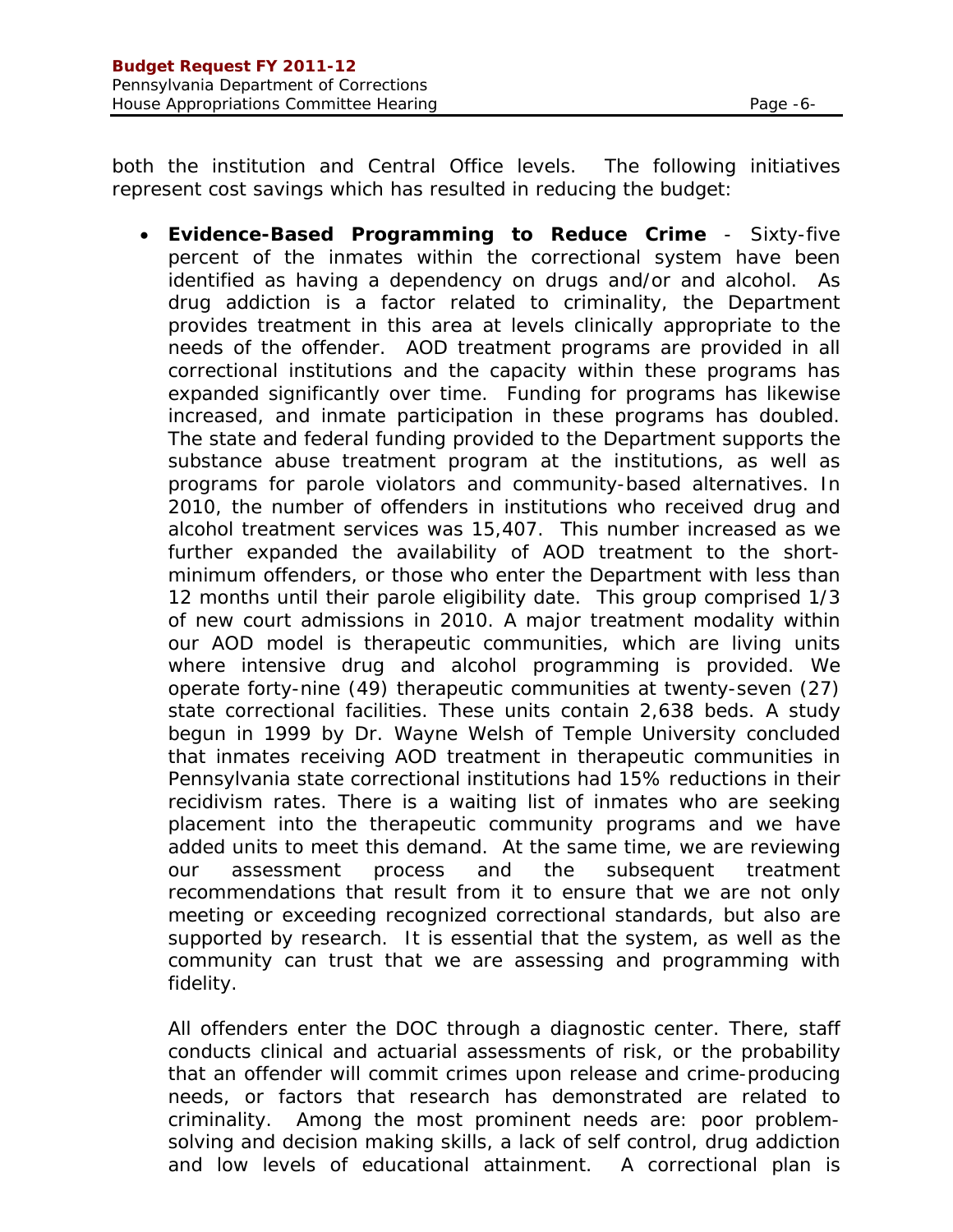developed that targets critical areas for the individual offender. This plan is reviewed by staff from the PBPP as well as the offender so that the expectations in terms of behavior and program compliance are clear to all parties at the outset on incarceration. Program offerings such as violence prevention, batterer's intervention, and sex offender treatment are designed to address issues related to the offender's criminal behavior and include relapse prevention strategies offenders will need once they resume community living. All programming is cognitive-behavioral, which means that the individual's thought patterns and maladaptive thinking are addressed and targeted, as a change in thinking is key to controlling anti-social behavior. Our programs are routinely monitored both by agency staff and outside experts to ensure that they are operating within the guiding principles of effective programs. A recent large-scale evaluation of prison-based programs by staff at the University of Cincinnati indicated that our programs are well-designed and faithfully implemented.

The Department provides vocational and academic programming, which is funded by the Inmate Training and Education appropriation, discussed later in this presentation. As close to 50% of offenders enter our system without a high school diploma or GED and an even higher percentage are classified as unskilled workers; this is a critical area that must be addressed to support positive offender reintegration. The most recent Department-initiated outcome evaluation indicates that there is an approximate 5% reduction in the one-year recidivism rate for inmates involved in vocational education programs compared to a treatment-only approach. An outcome study prepared by Linda G. Smith in 2005 concluded that correctional education participants had a lower rate of re-arrest (23.6%) compared to non-participants (29.4%). Participation in multiple education programs ("program stacking" that included enrollment in basic education, GED, and vocational programming) resulted in a lower recidivism rate for rearrest (21.8%).

 **State Intermediate Punishment Program (SIP)** – SIP consists of four phases and lasts a total of 24 months. Phase 1 involves confinement in a State Correctional Institution (SCI) for a period of no less than 7 months. Currently, all male SIP participants are sent to either SCI-Pittsburgh or the Quehanna Boot Camp and all female SIP participants are sent to Quehanna Boot Camp for programming. During this first phase, at least 4 months are spent in the Therapeutic Community (TC) treatment program, which is an intensive inpatient alcohol and other drug treatment program. Phase 2 involves a minimum of two (2) months in a community based TC treatment program. Phase 3 involves a minimum of six (6) months of outpatient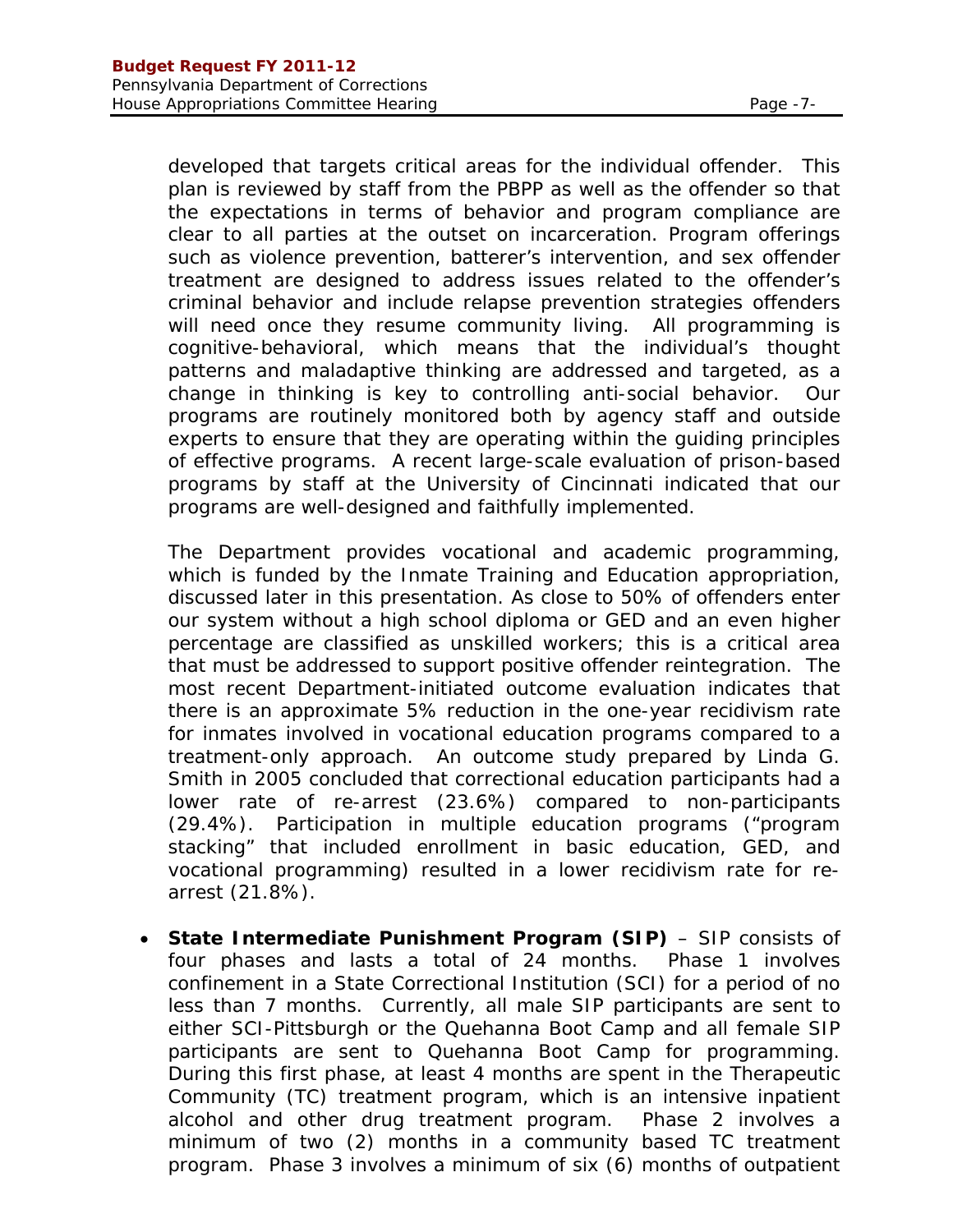addiction treatment. During this period, the participant may be housed in a community corrections center or placed in an approved transitional residence. Phase 4 consists of PA DOC supervised reintegration into the community for the balance of the 24 months of the program. From program inception in May 2005 through September 2010, 2,239 offenders were sentenced to the SIP program, with 933 of those offenders graduating. Six-month and one-year reincarceration rates are lower for SIP graduates than for a comparable group of non-SIP offenders (2.3% vs. 15.6% for the sixmonth rate and 6.4% vs. 36.5% for the one-year rate). The sixmonth and one-year arrest rates for SIP group are 9.9% and 20.5%, respectively, compared to 11.6% and 20.1% for the comparison group. In addition, SIP participants are not under parole supervision. As a result of these statistics, the Commonwealth saves approximately \$34,190 per SIP participant. The 933 current SIP graduates have thus saved the Commonwealth approximately \$31.5 million dollars. This is a conservative estimate, as other costs are likely saved including the cost of parole supervision.

**Recidivism Risk Reduction Incentive (RRRI)** – RRRI was created to give eligible non-violent offenders an incentive to behave well while incarcerated and participate in crime-reducing programming during incarceration. Offenders who successfully complete their programming are eligible to receive a reduced minimum sentence. The ultimate goal of RRRI is to help offenders remain crime-free after release. Since November 2008, an estimated 5,060 offenders were admitted to PA DOC custody with a RRRI sentence date. This represents 25.3% of all new PA DOC admissions. An inmate that enters the PA DOC custody with a RRRI minimum sentence date is recommended for an average of 2.1 treatment programs during incarceration and must be certified by PA DOC staff that programming has been completed prior to being seen by the PBPP. The most commonly recommended treatment programming includes Violence Prevention, Therapeutic Community and Outpatient Treatment. This treatment programming is in addition to education requirements for some offenders. An estimated 1,167 RRRI sentenced inmates have been released from PA DOC custody. Of those released, 63.7% were certified by the PA DOC as fulfilling the requirements for release at their RRRI minimum sentence. Through RRRI, the Commonwealth has saved approximately \$11.4 million (an estimated \$9,769 per RRRI inmate) due to reduced prison stays. In addition, RRRI has resulted in an estimated prison population reduction of 647 inmates as of December 31, 2010. For both **SIP and RRRI,** recently, we have initiated a "Judge Checklist" to clarify eligibility requirements for practitioners. We have distributed this to Judges, District Attorneys, Public Defenders, Bar Associations,